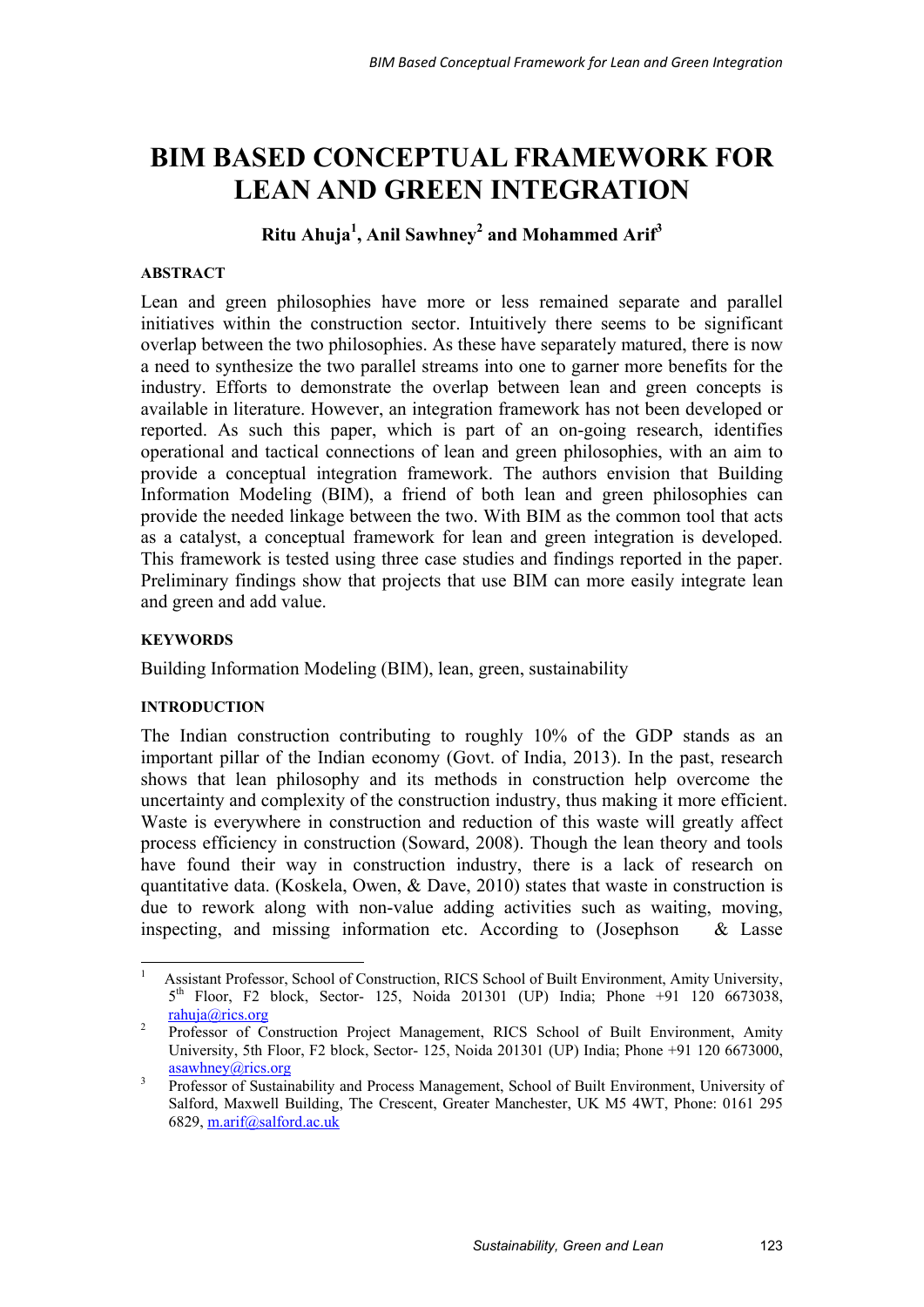Saukkoriipi, 2005) , a relatively large part of a workers time is spent on material handling, preparation, waiting, rework and motion that add no value. By reducing waste and increasing flow it is possible to achieve better quality, lower cost and shorter delivery time (Liker, 2004).

On a parallel note, green design and philosophy has separately matured and helped to maximize the reuse, recycling, and utilization of renewable resources(Arif, Bendi, Toma-Sabbagh, & Sutrisna, 2012; Arif, Egbu, Haleem, Kulonda, & Khalfan, 2009). Sustainable construction aims to adopt high performance green building delivery system which seeks to ensure that the project is designed, built and handed over for operation in a cost- effective manner. It is seen that several resources such as ground cover, forests, water, and energy are depleted to give way to buildings. Several voluntary building rating systems such as LEED, BREEAM, have been instrumental in raising awareness and popularizing green design. A similar kind of national green rating system used in India is Green Rating Integrated Habitat Assessment (GRIHA), which is formulated, keeping in view the Indian climatic conditions and is suitable for all kinds of building in different climatic zones of the country (MNRE, 2010).

At the same time there have been efforts to demonstrate the overlap between lean and green concepts which is available in literature (Hyatt & Ap, 2011; Peng & Pheng, 2011; Rosenbaum, Toledo, & Gonzalez, 2012). This paper tries to establish and capitalize the synergies between lean and green with the help of BIM. BIM is identified as the enabler to establish a conceptual integration framework between lean and green based on the GRIHA Evaluation procedures. The adoption of BIM is a major evolution in the ways in which information about a construction project is generated, shared and managed.

#### **RESEARCH METHODOLOGY**

The study is based on extensive literature review (Bae & Kim, 2007; Bergmiller, Mccright, & Florida, 2009; Valente, 2013), conceptualization of a BIM based framework, solicitation of input from industry experts on the developed framework, revision of the framework based on input received and testing the framework on three case study projects.. The research questions that underpin this study are:

- What are the synergies between lean and green?
- Can BIM provide a linkage between lean and green?

To answer these questions, this research consisted of the following tasks:

- 1. Problem Formulation: A literature review on the construction industry and the field of lean and green was conducted in order to acquire basic knowledge. This was done in order to structure, shape, and define the problem area (Gerber, Becerik-gerber, & Kunz, 2010; Lapinski, Horman, & Riley, 2006; Parrish, 2013) and research question.
- 2. Literature Review: Literature found on BIM as lean and BIM as green, lean and green interconnects was studied and amalgamated. The key concepts within the fields of lean, green, construction, BIM and other relevant topics were covered in literature review.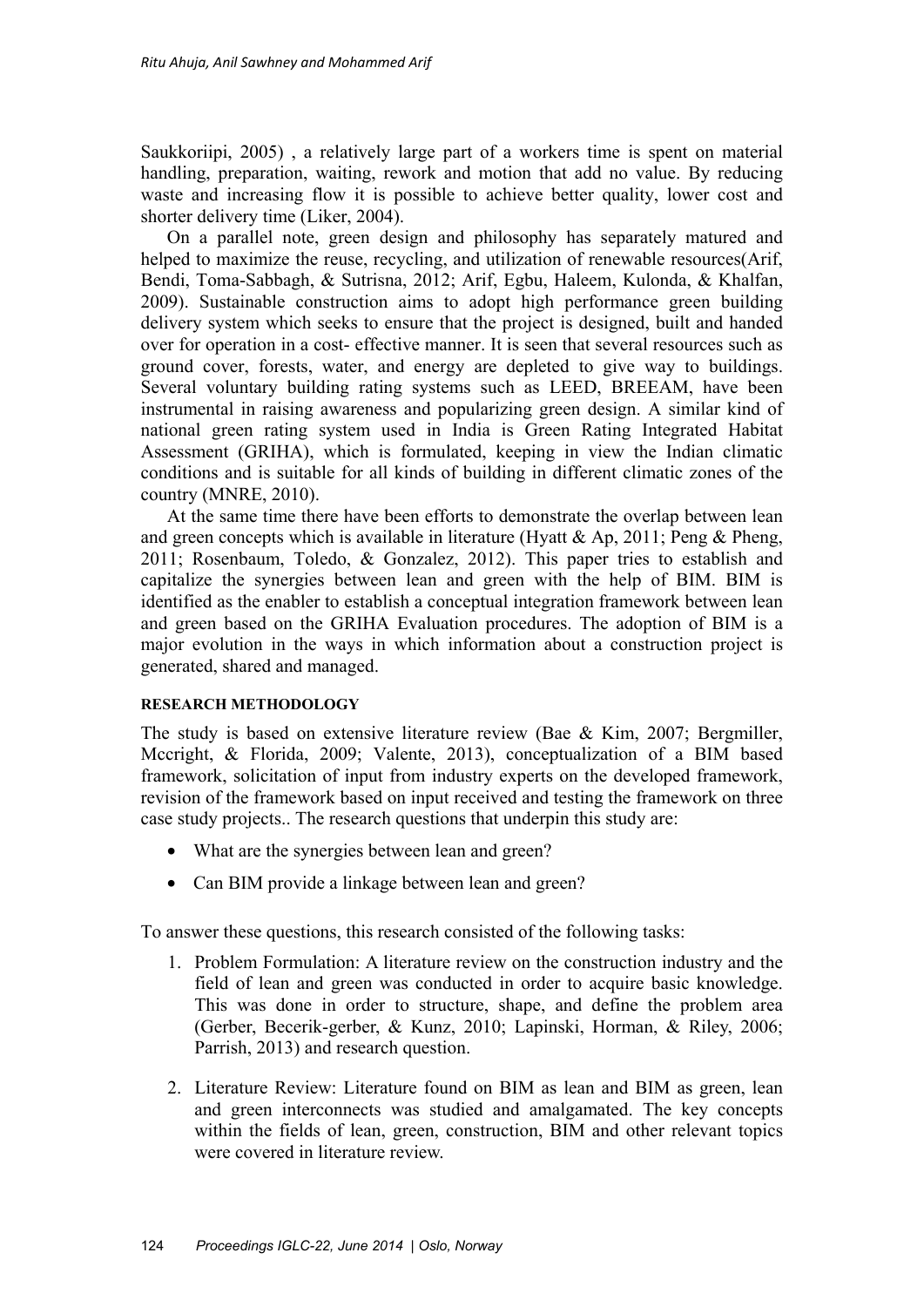- 3. Development of Framework: The studies and findings from the literature review and observations were combined to develop a BIM based conceptual framework for lean and green integration. Using GRIHA framework, an attempt is made to see how BIM can combine lean and green measures i.e. can we measure both lean and green improvements on a project using this framework. Using the GRIHA evaluation procedure an evaluation framework on BIM was drafted to serve as a prototype.
- 4. Validation: The framework was discussed with the construction industry professionals by conducting semi structured interviews in order to get their perspective on it and find improvement areas. This framework was tested and validated through documentation in three case study projects.

# **BIM AS AN ENABLER FOR LEAN AND GREEN INTEGRATION**

Lean construction aims to reduce waste, optimize resources and add value to the customer through continuous process improvement. Green construction aims to achieve reductions in energy consumption and waste generation through the efficient use of resources. (Gerber et al., 2010) provides insights into how BIM can facilitate lean measures through design to construction to occupancy, operations and maintenance. Sacks et al (2010) have explored the various positive interactions between BIM and Lean. The most significant synergy identified is reduction in variation with use of BIM that helps to reduce the waste due to rework. BIM allows visualization of form at design stage of the project allowing exploration of design alternatives and helps in identification of clashes which finally results in design and construction optimisation. BIM focusses on modelling and tracking schedules that helps to reduce cycle times. As such, several case studies reveal that BIM has facilitated both lean and green implementations.

Figure 1 as derived from the literature study, depicts how BIM acts as a catalyst to develop synergies between lean and green. Several BIM applications such as modeling, clash detection, quantity take-off, simulation and record model have been identified which effectively contribute to sustainability by reduction of waste, cost efficiency and increased efficacy of the construction process.



Figure 1: BIM acts as a catalyst to develop synergies between Lean and Green

The semi-structured interviews conducted during the study revealed that adoption of BIM in a project ensures leaner and greener outcomes. Figure 2 and Figure 3 elaborate upon the intricacy and advantages of using BIM in various phases of construction. Benefits of BIM at different phases of project are as follows:

• In the design stage, the 3D model generated by BIM can be used to visualize the design at any stage and the ability to make alterations and modifications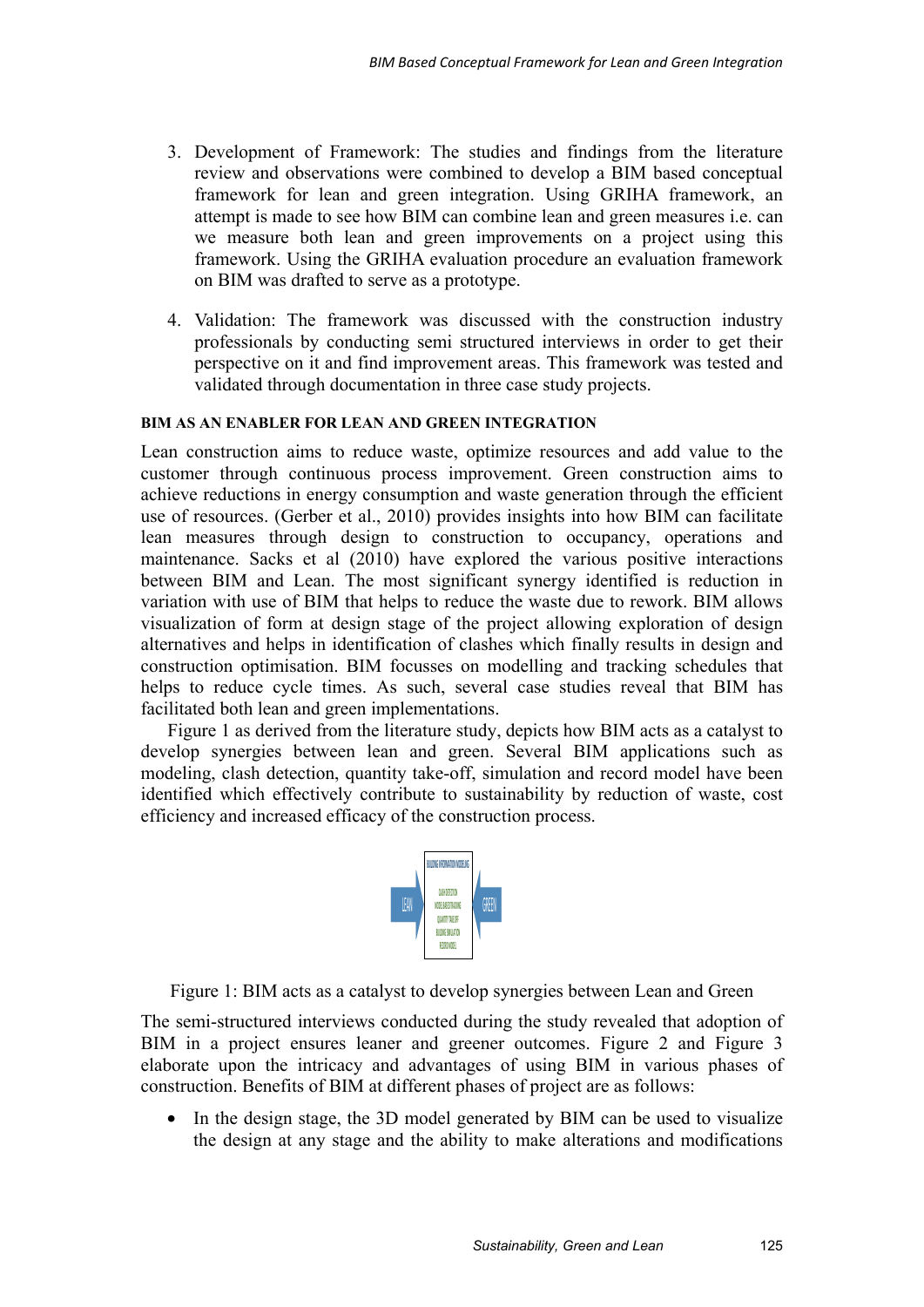rapidly, enhances sustainability. BIM helps in production of zero defect design as it allows collaboration of multiple design disciplines and reduces design errors. It essentially makes the design and the design process lean and green.

- 4D modelling tool helps in better understanding of project milestones. Generation of construction schedules results in effective planning of the project. With the help of quantity take-off, accurate quantities can be generated at any stage of the project with much ease. Implementation of technologies such as JIT results in optimized material and resource solutions thus reducing the cost and allow better collaboration at the site thereby promoting lean principle. The synergies between BIM and green are evident by the use BIM energy analysis tools that allow evaluation of energy use to improve building quality
- During the post construction operations and maintenance phase, information about installed materials and maintenance can be linked to the object in building model. This provides an appropriate source of information about the as-built spaces and systems which further contributes to improved facility management systems
- The vast advantages of BIM include reduced time and cost for sustainable design and construction, reduced cost for energy use, improved building performance and reduced construction cost and time



Figure 2: Role of BIM in Lean and Green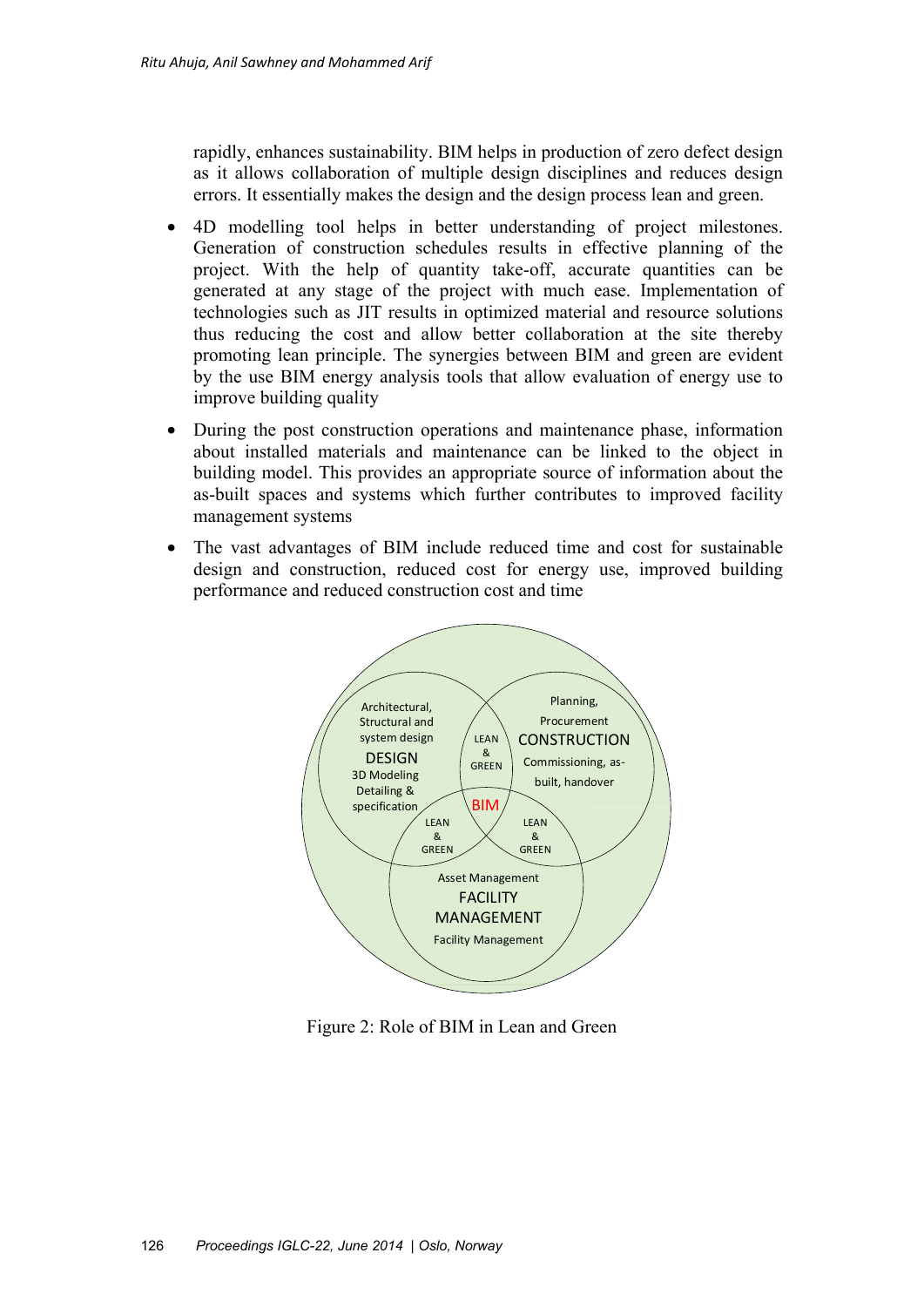

Figure 3: Interacting dimensions of Lean, Green and BIM

In this paper, 8 lean principles and 15 selected GRIHA criteria as shown in Figure 4 are identified to establish the link between lean and green. The selected GRIHA criteria include points to preserve landscape, inclusion of existing site features, safety facilities, building design and energy performance optimisation, utilisation of fly ash and low energy materials, adopting efficient technology and waste reduction. BIM contributes to effective implementation of various lean principles identified as customer value, create flow, seek perfection, and establish pull, standardisation and continuous improvement. Figure 4 shows BIM score card which illustrates that a number of GRIHA criteria can be supported by BIM to increase the design and construction efficiency. GRIHA is a guiding and performance- oriented system where points are earned for meeting the design and performance intent of the criteria compiled in GRIHA Manual (2013). A total of 34 criteria are listed in Figure 5 which are classified as mandatory and non- mandatory respectively.

Subsequently, an evaluation framework was developed to measure BIM and lean, green interconnects as shown in Figure 6. Different lean and green principles were analysed and accordingly distributed along various BIM phases - design, construction and facility management. This framework can be used as an effective BIM based measuring tool for quantifying lean and green measure adopted on a project.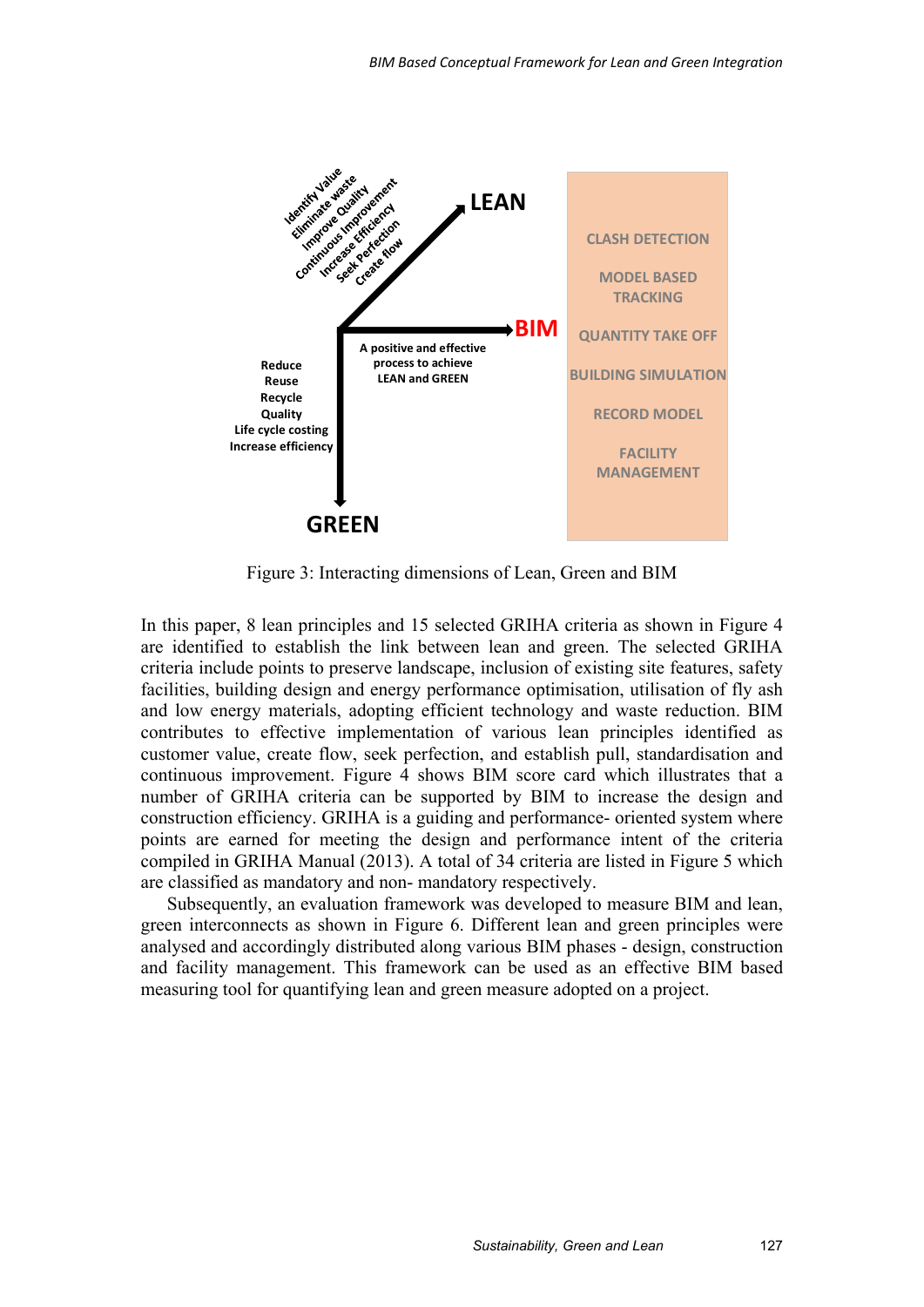

Figure 4: BIM score card - Connections between BIM and GREEN

|              | <b>Evaluation system of GRIHA criteria</b>                                                                                                           |                |                                 |  |
|--------------|------------------------------------------------------------------------------------------------------------------------------------------------------|----------------|---------------------------------|--|
| S.no         | Description                                                                                                                                          | Points         |                                 |  |
| Criterion 1  | <b>Site Selection</b>                                                                                                                                | $\overline{1}$ | Partly mandatory                |  |
| Criterion 2  | Preserve and protect landscape during construction/compensatory<br>depository forestation.                                                           | 5              | Partly mandatory, if applicable |  |
| Criterion 3  | Soil conservation (post construction)                                                                                                                | $\overline{2}$ |                                 |  |
| Criterion 4  | Design to include existing site features                                                                                                             | $\overline{4}$ |                                 |  |
| Criterion 5  | Reduce hard paving on site                                                                                                                           | $\overline{2}$ | Partly mandatory                |  |
| Criterion 6  | Enhance outdoor lighting system efficiency                                                                                                           | 3              |                                 |  |
| Criterion 7  | Plan utilities efficiently and optimize on-site circulation efficiency                                                                               | 3              |                                 |  |
| Criterion 8  | Provide, at least, minimum level of sanitation/safety facilities for<br>construction workers                                                         | $\overline{c}$ | Mandatory                       |  |
| Criterion 9  | Reduce air pollution during construction                                                                                                             | $\overline{2}$ | Mandatory                       |  |
| Criterion 10 | Reduce landscape water requirement                                                                                                                   | 3              |                                 |  |
| Criterion 11 | Reduce building water use                                                                                                                            | $\overline{2}$ |                                 |  |
| Criterion 12 | Efficient water use during construction                                                                                                              | $\overline{1}$ |                                 |  |
| Criterion 13 | Optimize building design to reduce conventional energy demand                                                                                        | 8              | Mandatory                       |  |
| Criterion 14 | Optimize energy performance of building within specified comfort<br>limits                                                                           | 16             | Partly mandatory                |  |
| Criterion 15 | Utilization of fly-ash in building structure                                                                                                         | 6              |                                 |  |
| Criterion 16 | Reduce volume, weight, and time of construction by adopting<br>efficient technology for example, pre-cast systems, ready-mix<br>concrete, and so on) | $\overline{4}$ |                                 |  |
| Criterion 17 | Use low-energy material in interiors                                                                                                                 | $\overline{4}$ |                                 |  |
| Criterion 18 | Renewable energy utilization                                                                                                                         | 5              | Partly mandatory                |  |
| Criterion 19 | Renewable energy based hot- water system                                                                                                             | 3              |                                 |  |
| Criterion 20 | Waste water treatment                                                                                                                                | $\overline{2}$ |                                 |  |
| Criterion 21 | Water recycle and reuse (including rainwater)                                                                                                        | 5              |                                 |  |
| Criterion 22 | Reduction in waste during construction                                                                                                               | $\overline{1}$ |                                 |  |
| Criterion 23 | <b>Efficient waste segregation</b>                                                                                                                   | $\overline{1}$ |                                 |  |
| Criterion 24 | Storage and disposal of wastes                                                                                                                       | $\overline{1}$ |                                 |  |
| Criterion 25 | Resource recovery from waste                                                                                                                         | $\overline{2}$ |                                 |  |
| Criterion 26 | Use of low VOC paints/adhesives/sealants                                                                                                             | 3              |                                 |  |
| Criterion 27 | Minimize ozone depleting substances                                                                                                                  | $\overline{1}$ | Mandatory                       |  |
| Criterion 28 | Ensure water quality                                                                                                                                 | $\overline{2}$ | Mandatory                       |  |
| Criterion 29 | Acceptable outdoor and indoor noise levels                                                                                                           | $\overline{2}$ |                                 |  |
| Criterion 30 | Tobacco and smoke control                                                                                                                            | $\overline{1}$ | Mandatory                       |  |
| Criterion 31 | Universal accessibility                                                                                                                              | $\overline{1}$ |                                 |  |
| Criterion 32 | Energy audit and validation                                                                                                                          |                | Mandatory                       |  |
| Criterion 33 | Operations and maintenance protocol for electrical and mechanical<br>equipment                                                                       | $\overline{2}$ | Mandatory                       |  |
| Criterion 34 | Innovation (beyond 100)                                                                                                                              | $\overline{4}$ |                                 |  |
|              |                                                                                                                                                      | 104            |                                 |  |

Figure 5: Evaluation system of GRIHA criteria (Source: GRIHA Manual 2013)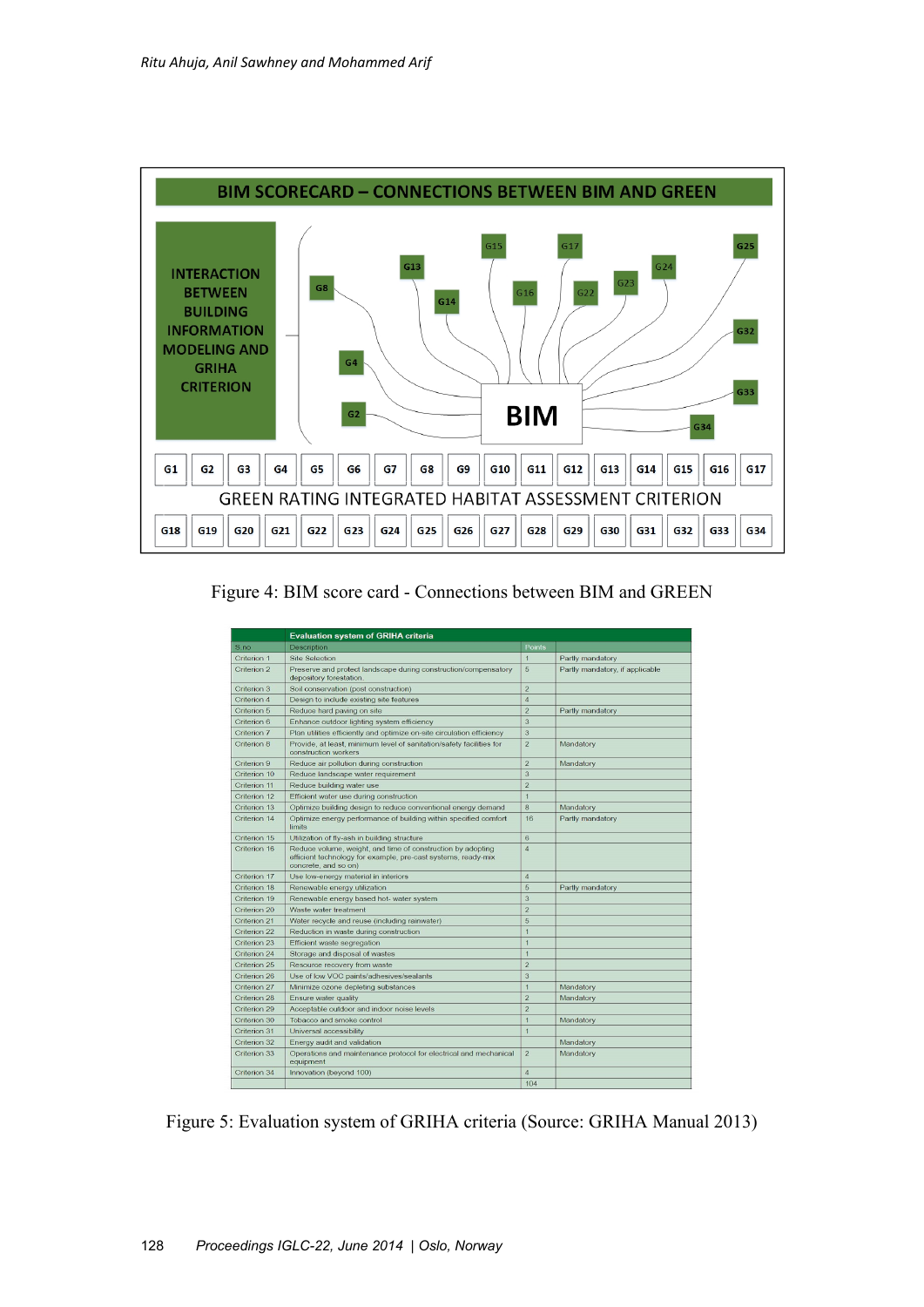

Figure 6: BIM framework

The conceptual framework once prepared, was sent to various organisations for reviews and comments. To validate the framework, architectural firms and BIM consultants were contacted and BIM managers of prestigious projects were interviewed to learn about best practices. The preliminary framework was tested on three case study projects. The benefits of BIM implementation to achieve lean and green principles is discussed in Table 1 below.

| Lean and                                                             | <b>Projects</b>                                                                                                                                                                                                                                                     |                                                                                                                                                                                                                              |                                                                                                                                                                                                             |  |
|----------------------------------------------------------------------|---------------------------------------------------------------------------------------------------------------------------------------------------------------------------------------------------------------------------------------------------------------------|------------------------------------------------------------------------------------------------------------------------------------------------------------------------------------------------------------------------------|-------------------------------------------------------------------------------------------------------------------------------------------------------------------------------------------------------------|--|
| Green<br>principles<br>achieved with<br><b>BIM</b><br>implementation | <b>Case Study Project</b>                                                                                                                                                                                                                                           | <b>Case Study Project</b>                                                                                                                                                                                                    | <b>Case Study Project</b>                                                                                                                                                                                   |  |
| <b>Clash Detection</b>                                               | Navisworks was used<br>to detect the clashes<br>and collisions.<br>Approximately 500<br>clashes were<br>detected and<br>resolved in the<br>basement. 350<br>clashes were<br>detected and<br>resolved at the<br>ground floor level<br>Reduced<br>cost<br>and<br>time | Around 4000 clashes<br>between MEP<br>services, civil works<br>were identified.<br>Resolution of clashes<br>and coordination<br>between architecture,<br>structure and MEP<br>services was<br>achieved through<br><b>BIM</b> | Around 900 clashes<br>were detected. After<br>resolution,<br>coordinated and clash<br>free drawings were<br>issued in the form of<br>shop drawings<br>BIM helped in smooth<br>functioning of the<br>project |  |
| 4D Modelling<br>tool for<br>construction<br>schedules                |                                                                                                                                                                                                                                                                     |                                                                                                                                                                                                                              |                                                                                                                                                                                                             |  |

|  |  |  |  |  | Table 1: Case Studies on BIM implementation |
|--|--|--|--|--|---------------------------------------------|
|--|--|--|--|--|---------------------------------------------|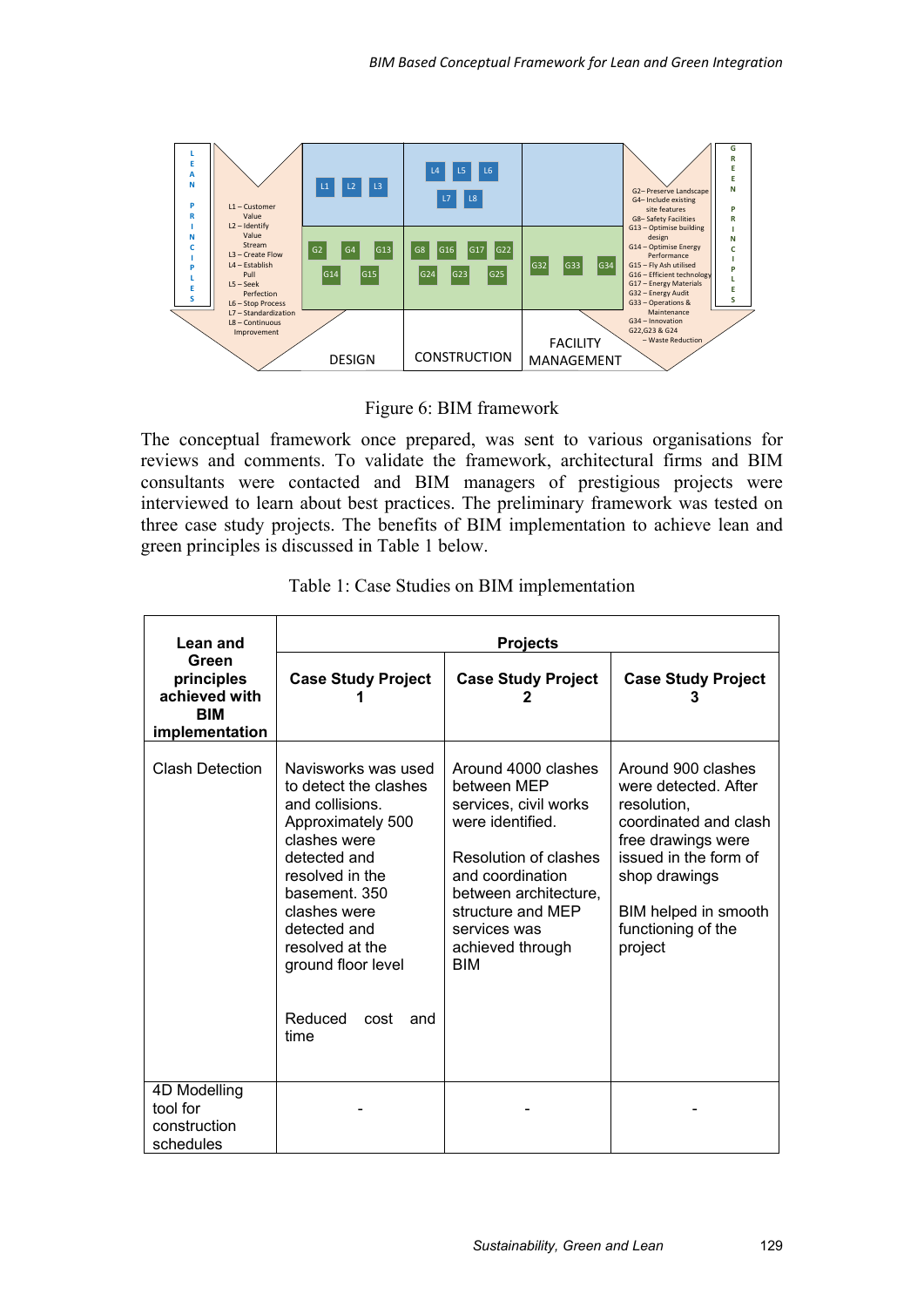| Quantity Take -<br><b>Offs</b> | BIM facilitated<br>the<br>laborious part<br>οf<br>quantity extraction<br>Reduction of waste | Helped in achieving<br>better billing process<br>Delays and rework<br>reduced |
|--------------------------------|---------------------------------------------------------------------------------------------|-------------------------------------------------------------------------------|
| Energy<br>Simulation           |                                                                                             |                                                                               |
| As-built Model                 |                                                                                             |                                                                               |

#### **CONCLUSION**

The paper discusses how BIM proves to be an effective enabler in establishing the linkage between lean and green. A BIM based preliminary framework that can measure lean and green improvements was developed and tested with the help of industry experts. Further studies are needed to finalize the proposed framework. Figure 7 comprehensively reflects how BIM enabled framework results in lean and green integration from design stage to the completion stage of a project. It shows the various applications of BIM that can be extensively used to achieve lean and green integration. The inter-linkages between lean and green that were driven by BIM were captured and are shown in Figure 7.



Figure 7: Various elements of BIM leading to Lean and Green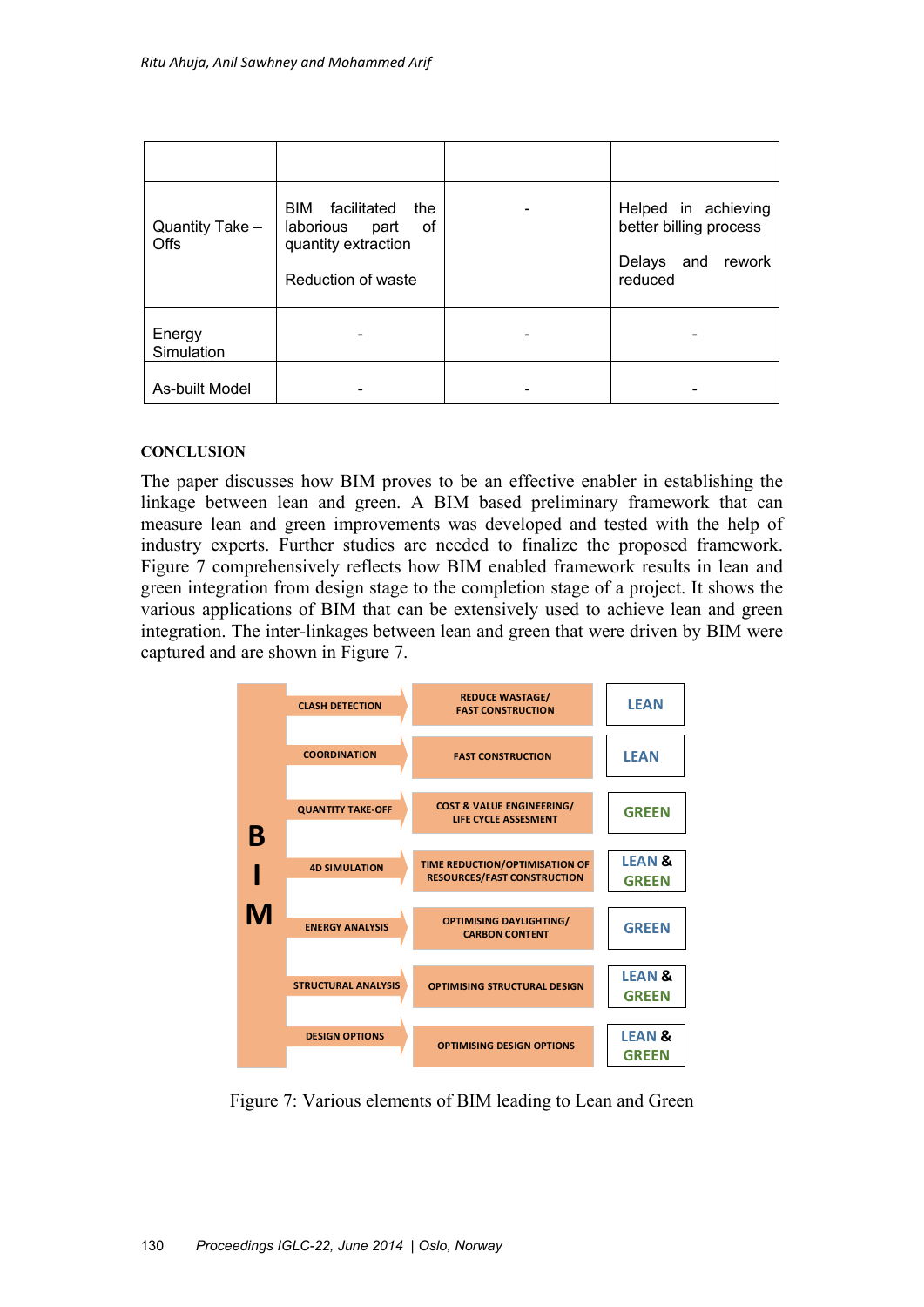#### **REFERENCES**

- Abdulaziz Banawi; Melissa M. Bilec (2014). "A framework to improve construction processes: Integrating Lean, Green and Six Sigma." *International Journal of Construction Management* 14 (1), 58-71
- Ahankoob, A., Khoshnava, S. M., Rostami, R., and Preece, C., (2012.). "Bim perspectives on construction waste reduction." *Proceedings MiCRA Postgraduate conference*, UTM Malaysia, 195–199.
- Arif, M., Bendi, D., Toma-Sabbagh, T., & Sutrisna, M. (2012). "Construction wastemanagement in India: an exploratory study." *Construction Innovation: Information, Process, Management*, 12(2), 133–155.
- Arif, M., Egbu, C., Haleem, A., Kulonda, D., & Khalfan, M. (2009). "State of green construction in India: drivers and challenges." *Journal of Engineering, Design and Technology*, 7(2), 223–234.
- Arleroth, J., & Kristensson, H. (2011). "Waste in Lean Construction-A case study of a PEAB construction site and the development of a Lean Construction tool."*Report No:E 2011:066*, Chalmers University of Technology, Sweden.
- Bae, J., & Kim, Y. (2007). "Sustainable value on construction project and application of lean methods." *Proceedings IGLC-15* July, Michigan USA 312–321.
- Bergmiller, G. G., & Mccright, P. R. (2009). "Parallel Models for Lean and Green Operations."*Proceedings of 2009 Industrial Engineering Research conference*.
- Bergmiller, G. G., Mccright, P. R., (2009). "Are Lean and Green Programs Synergistic ?." *Proceedings of 2009 Industrial Engineering Research conference*.
- Carneiro, S. B. M., Campos, I. B., Oliveira, D. M. De, & Neto J.P.B. (2012). "Lean and Green : A relationship matrix. "*Proceedings IGLC-20,* July, San Deigo
- Dües, C. M., Tan, K. H., & Lim, M. (2013). Green as the new Lean: how to use Lean practices as a catalyst to greening your supply chain. *Journal of Cleaner Production*, 40, 93–100.
- Gerber, D. J., Becerik-gerber, B., & Kunz, A. (2010). "Building information modeling and lean construction: technology, methodology and advances from practice"., *Proceedings IGLC-18*, July, Israel,1–11.
- Golzarpoor, H. & Gonzalez, V. (2007). "A green-lean simulation model for assessing environmental and production waste in construction." *Proceedings IGLC -21*, July, Brazil, 885-894.
- Govt. of India, Ministry of Finance, Dept of Economic affairs . (2013). "*Quarterly Review Report 2013-14*", September, 2014
- Hajmohammad, S., Vachon, S., Klassen, R. D., & Gavronski, I. (2013). "Lean management and supply management: their role in green practices and performance. "*Journal of Cleaner Production*, 39, 312–320.
- Huovila, P., & Koskela, L. (1998). "Contribution of the principles of lean construction to meet the challenges of sustainable development."*Proceedings IGLC*, Brazil, 1998.
- Hyatt, B. A., & Ap, L. (2011). "A Case Study in Integrating Lean , Green , BIM into an Undergraduate Construction Management Scheduling Course. " Papers presented on undergraduate education, 2007.
- Josephson, P. E., & Lasse Saukkoriipi. (2005). "Waste in construction projects call for a new approach." Chalmers University of technology, Sweden.